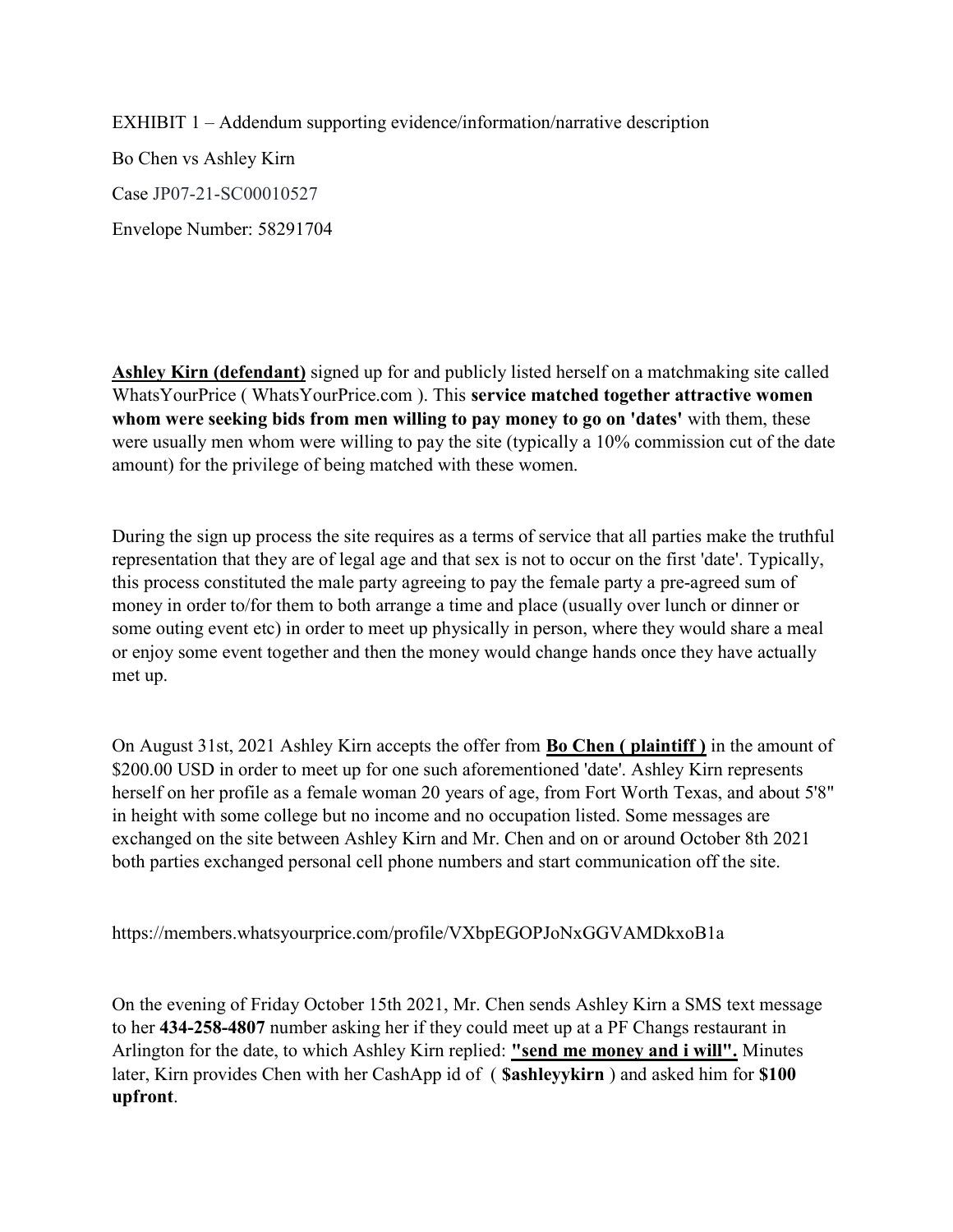Before sending any money, Chen advised Kirn that he was also looking for a platonic travel partner to go on an overseas trip with towards the end of the year and asked if she did the travel partner thing. Kirn replies back yes she did, and that she can probably come as long as it's not Christmas. She stated that she would need \$150 to come along as a travel partner. Chen asked Kirn how about the dates ranging from December 8th to December 21st to which Kirn replies that those dates work for her. When asked if she has work or school that might logistically conflict with any potential travels she replied back that she doesn't work and yes she is free. Kirn asks Chen where they would be going to which Chen answers he wants to visit Spain in December and then Kirn agrees to meet up with Chen tomorrow (the very next day) to chat and discuss about this in person.

At 10:17PM the same evening, Chen proceeds to ask Kirn where they can met up to discuss to which Kirn replies back: "send cashapp".

Chen then seeks clarification, asking how much in order to meet up tomorrow (the next day) in which Kirn replies: "\$100 send it now and i'll come to you"...

When Kirn asked for the \$100 upfront she already knew that Mr. Chen lived in Arlington and she had previously remarked that her location in Fort Worth was "close" to Arlington.

A few minutes later at 10:52PM Kirn sends Chen another message stating that she was "i'm waiting" still waiting on Chen to send her the money via CashApp.

Within ten minutes after that, Chen sends the money to Ashley Kirn's Cashapp (Sashleyykirn) and then he asked Kirn if they can met up at PF Chang around 4PM the following day in Arlington. Kirn replied back "okay", then Chen follows up with stating that he will contact Kirn tomorrow for more details and reminds her not to forget, to which Kirn again responds with "okay"...

Less than 20 minutes later, at around 11:20PM, Chen sends Kirn a follow up message with two screenshots of Google Maps of PF Changs and including the location of the restuarant to Kirn, she never responds back that entire night again or ever again.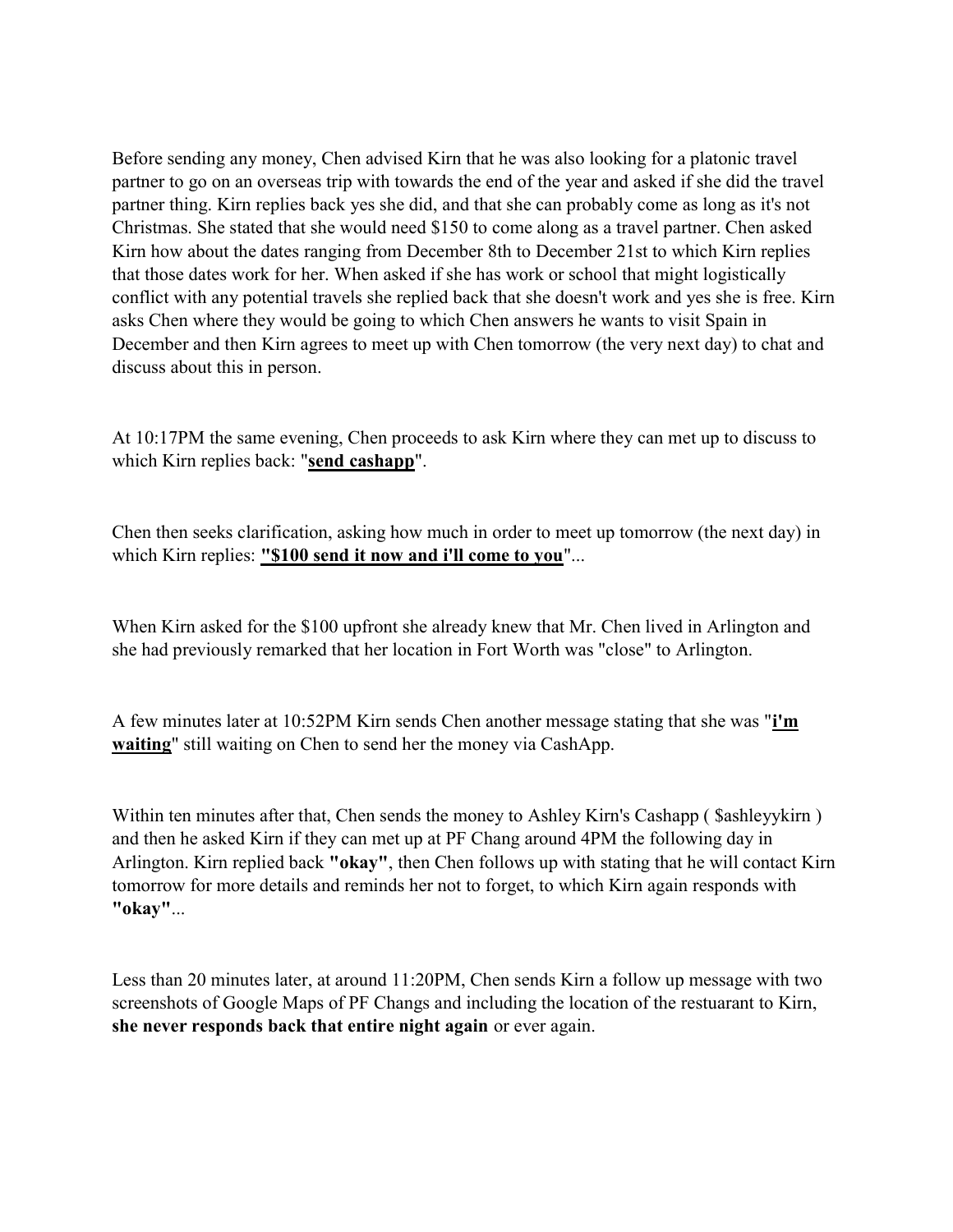Around 10AM the following morning, on Saturday October 16th 2021, the day Ashley Kirn had agreed to meet up with Chen at PF Changs at 4PM, Chen sends several messages to Kirn asking if she can confirm the time and place so that he can call up the restuarant to confirm reservations. Kirn never responds again.

At around noon on October 16th and less than four hours from when they were supposed to meet up, Chen decided to call Kirn directly to see what was going on, but on the very first ring it went direct to voice message. Suspecting something was going on, and that **Kirn had blocked Chen's** number after getting Chen to pay her upfront, Chen immediately used a different number to attempt to call up Kirn and Kirn picked up on the first couple of rings at around 12:47PM. By all accounts Kirn would have already been awake by 12:47PM that Saturday.

By 2:09PM that same day, with less than two hours left to go from when Kirn had agreed to show up, realizing he had most likely been duped, Chen proceeded to send Kirn from a Google Voice (VOIP) number a text message stating that he had reported Kirn to WhatsYourPrice for fraud and was filing a RipoffReport on her.

Then immediately, literally less than 60 seconds later, Kirn springs back to life and suddenly replies back at 2:09PM on the very exact minute and then she started to state that she had "just woke up". When Chen mentioned that Kirn was actually up hours ago, Kirn denies it and says no she was not, and that she "went out last night"... She follows up with saying she was "trashed last night", and that that was why she "didn't answer", stating again she had "just woke up". When Chen asked Kirn why she would purport to sleep in to 2PM on a Saturday, she replies back: "21 YEAR OLDS". She further states that she was "blacked out drunk" and "wasn't on her phone".

Chen apologizes to Kirn if he had overreacted and then told Kirn that if she is legit, then he would still like to meet up with her at the agreed time and location, and that to make it up to her, he can even give her another \$200 cash when they met up in person and then forgo having to get any Cashapp refund from her etc. To which she immediately replies back at 2:33PM for Chen to give her "an hour to think about it"...

She never replies back that day and the meeting never happened. She never refunded Chen the upfront payment. The day after, around 6PM on Sunday, Chen wrote some messages to Kirn explaining his motive, intent and purpose of seeking a travel partner for his upcoming trip, in hopes that it might interest her to go with him or at the very least meet up and/or have more discussions about it. Kirn finally replies back around 8PM on Sunday October 17th asking if her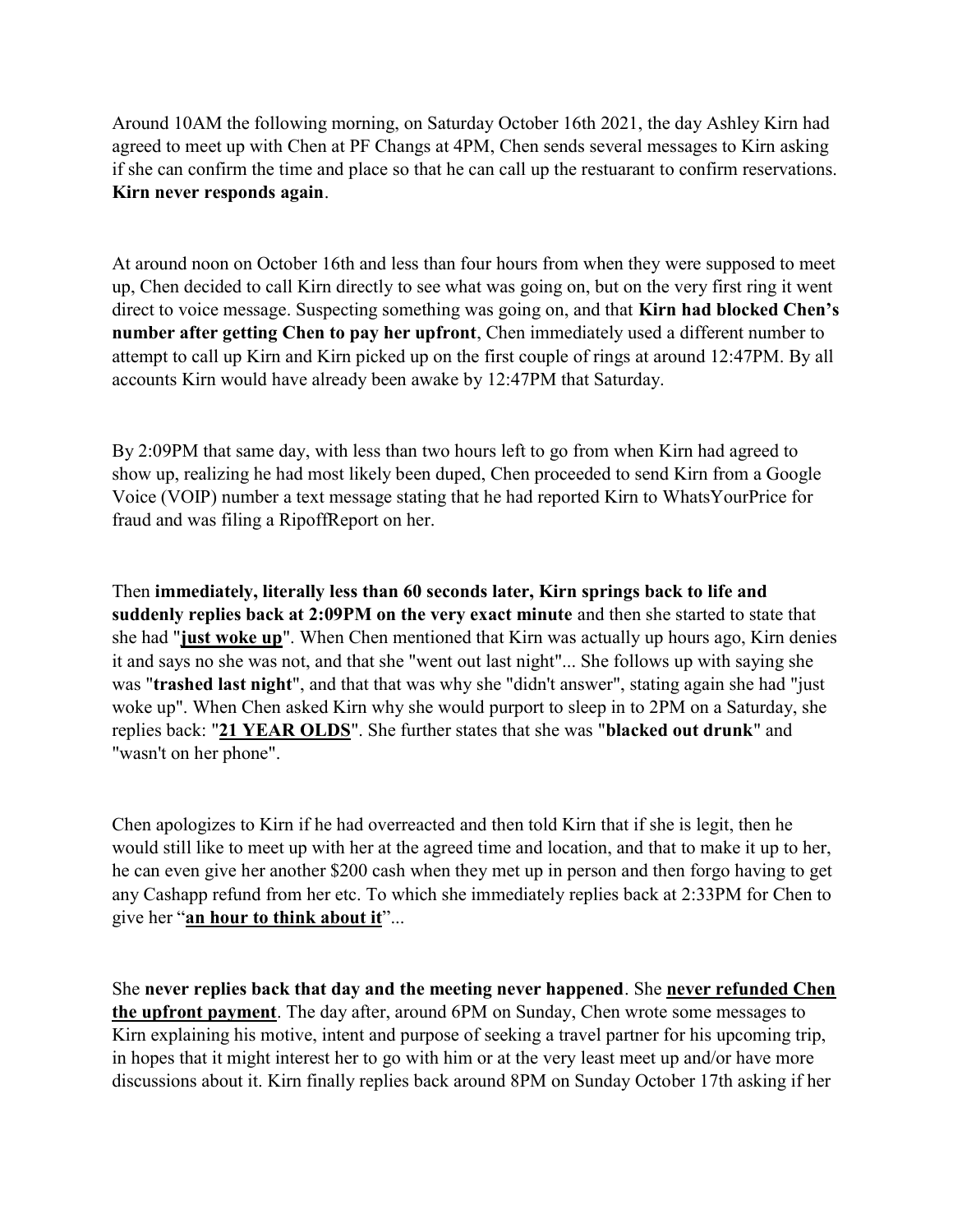girl friend can also come along. Chen asks Kirn how much she would want to go on such a trip to which she replied she wants \$800 dollars assuming all other trip expenses were covered.

Chen then asked Kirn if they can meet up tomorrow at the local Arlington Star Bucks to talk about it in person and that essentially this would count towards the pre-agreed upon "first date" which Ashley not only accepted on WhatsYourPrice but had actually already previously gotten paid upfront via Cashapp for.

Chen gives Kirn the address and time, Kirn agrees to it but then later wants to change it to 1:30PM as opposed to noon. Chen agrees to this 90-minute push back, and by this time it was already almost 9PM in the evening. Kirn replies back "okay", indicating everything was set for tomorrow to meet up.

The following morning Monday October 18th, the day of the meeting at Starbucks which was to occur at 1:30PM, Chen messages Kirn at 10:01AM that morning (merely three hours or so from when Kirn was supposed to show up based upon what was already agreed) to ask her if she could bring a digital photocopy (phone pic or scan) of her US passport and Vaccination card for the purposes of confirming them for validity so as to facilitate moving forwards towards potential next steps of the trip together if the first meeting/date went well... She replies back at 10:01AM that she did have copies. Then Chen writes at 10:09AM to remind her to not be late and that to be there at 1:30PM. Exactly One minute later, at 10:10AM Kirn replies back that she isn't interested anymore.

Chen asks her what happened and at around 11AM she states that someone else came up, that some other guy agreed to meet her for \$500 that same day at 2PM and that he had already paid her the money upfront. Chen asked if they could move their meeting up a bit earlier, to which Kirn replies she was still in class and doesn't get out until after 12:30PM and that the other guy was an hour drive away on the opposite side and in different directions. Previously Kirn told Chen she didn't have school.

Chen decides to try to sweeten the deal a bit more for her and states that instead of \$800 for the trip, that he could pay her \$2000 total, the first half \$1000 when they first start the trip and the rest when they return. Chen suggested that Kirn should instead reschedule the other guy.

Kirn replies back asking when she can get the first \$1000 upfront because she has to pay her rent ahead of time because of the fact that she will have to take time off work. Previously Kirn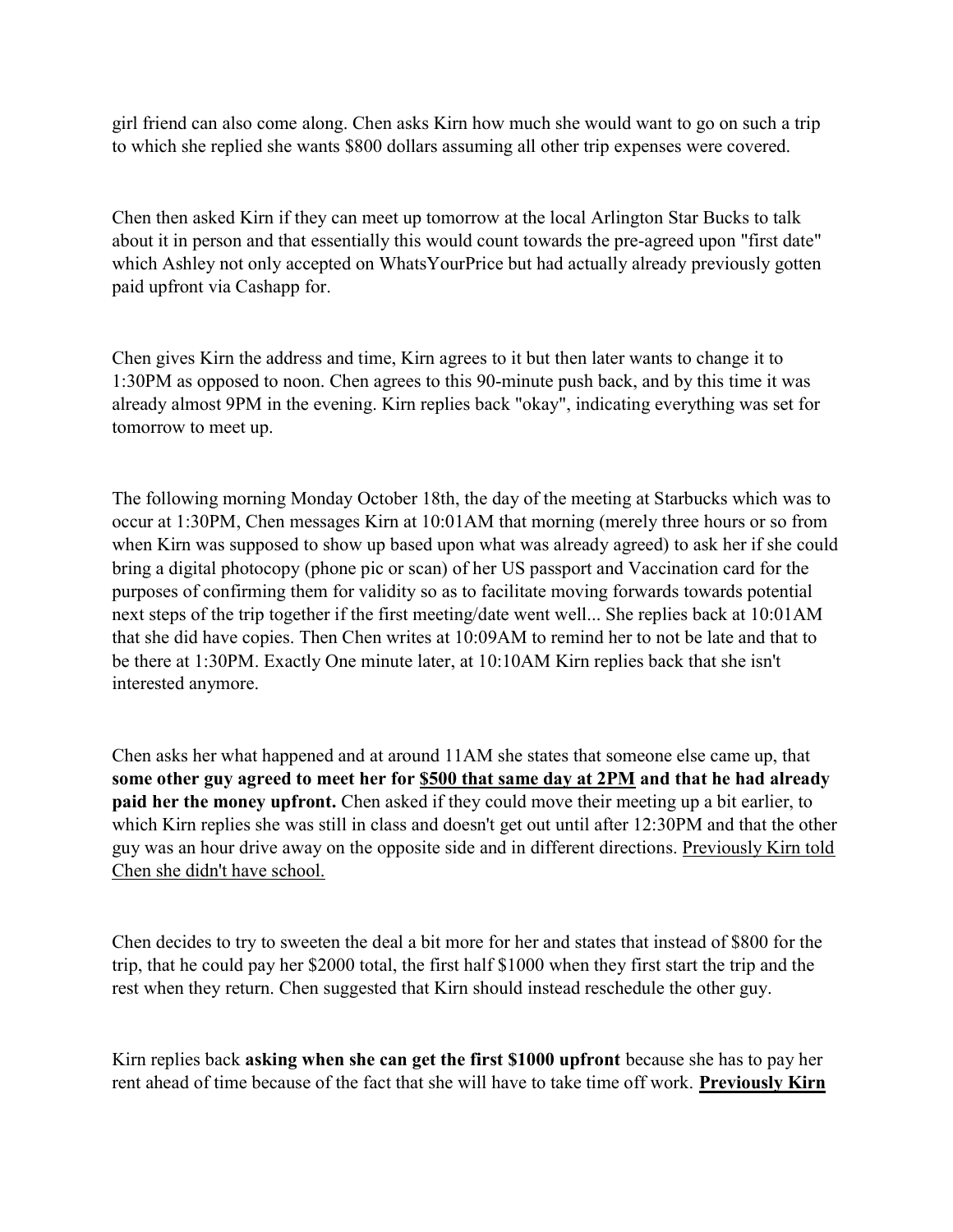had stated to Chen that she did not work. Chen states he would give her \$1000 when she shows up at the airport and then \$1000 after they both land back in DFW at the end of the trip.

Then at around 11:04AM Kirn states to Chen that she will be there at Starbucks at 1:30PM as previously agreed upon. Chen asks Kirn is she sure this time, to which she replies back that she knows how to drive, she will be there no later than 2PM and that she "gets it" and she said she will "be there" so she doesn't want to be questioned about it again etc...

Chen replies back that in that case he looks forward to seeing her there shortly and asked if she wanted the \$200 cash in 100's or 20's bills to which she replied it didn't matter to her.

Then around 12:17PM, merely about an hour from when Kirn was supposed to show up, Kirn messages Chen that she wasn't going to make it, and for Chen not to text her again.

Chen replies back saying "fine" and that he will not remove the ripoffreport and will proceed to file a small claims lawsuit against Kirn, to which Kirn states she can get him for threatening her and for defamation and extortion and that she was on the phone with a hacker who had his IP address.

Chen proceeds to file a small claims against Kirn at around 4PM the same day, then notifies Kirn of it via text message.

At around 11:30PM that same Monday evening, Kirn replies back to Chen stating/asking 317 Touchdown Drive is his address, insinuating that she knew where he lived and could get to him etc...

Kirn follows up with stating that the fine print of the WhatsYourPrice website says that if Chen gets ripped off then that's on Chen for being "stupid for sending money" upfront. She continues by saying that WhatsYourPrice had a policy of not sending money upfront and that because Chen had sent Kirn money upfront that Chen should be the one at fault, and not her. She then starts saying that she is underage and that she merely faked her birthday when signing up for the website service. All of a sudden Kirn starts to repeatedly state that she is a minor, and that Chen would get into a lot of trouble for sending money to an underage girl.